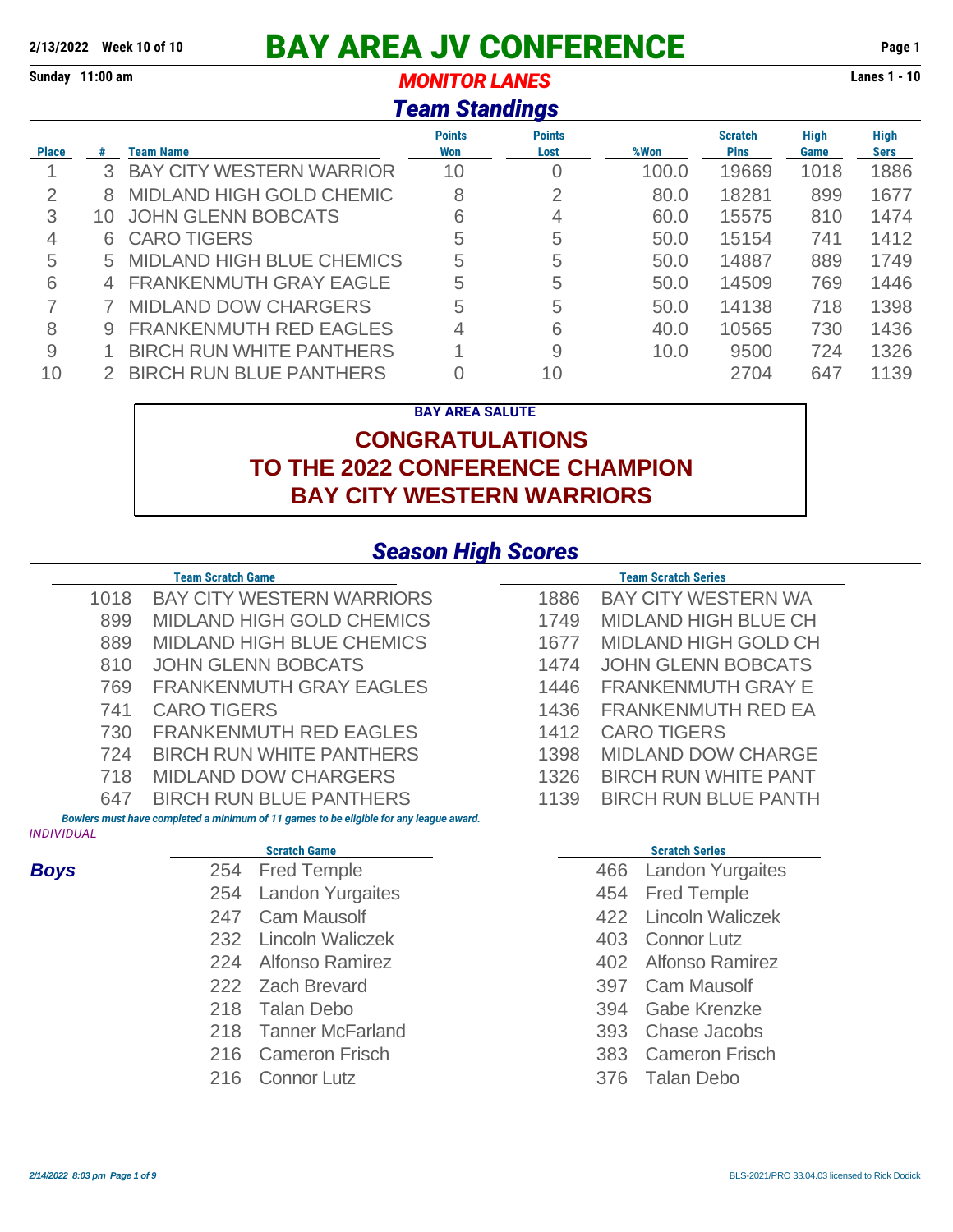### *Season High Scores - Continued*

| <b>Girls</b> | 234<br>196<br>193<br>176<br>138 | <b>Bella DuRussel</b><br>Olivia Sieggreen<br>Kendyn Wells<br><b>Mylee Hutchinson</b><br>Siera Allen | 397<br>337<br>324<br>314<br>275 | <b>Bella DuRussel</b><br>Mylee Hutchinson<br>Olivia Sieggreen<br><b>Kendyn Wells</b><br>Siera Allen |
|--------------|---------------------------------|-----------------------------------------------------------------------------------------------------|---------------------------------|-----------------------------------------------------------------------------------------------------|
|              | 137                             | Saydee Davenport                                                                                    | 224                             | Saydee Davenport                                                                                    |
| <b>BAKER</b> |                                 |                                                                                                     |                                 |                                                                                                     |
|              |                                 | <b>Scratch Game</b>                                                                                 |                                 | <b>Scratch Series</b>                                                                               |
| <b>Boys</b>  | 209                             | <b>Warriors Baker</b>                                                                               | 366                             | <b>Chemics G Baker</b>                                                                              |
|              | 196                             | <b>Chemics G Baker</b>                                                                              | 359                             | <b>Warriors Baker</b>                                                                               |
|              | 190                             | <b>Chemics B Baker</b>                                                                              | 310                             | <b>Chemics B Baker</b>                                                                              |
|              | 171                             | <b>Red Eagles Baker</b>                                                                             | 308                             | <b>Bobcats Baker</b>                                                                                |
|              | 168                             | <b>Panthers W Baker</b>                                                                             | 301                             | <b>Red Eagles Baker</b>                                                                             |
|              | 165                             | <b>Bobcats Baker</b>                                                                                | 296                             | <b>Tigers Baker</b>                                                                                 |
|              | 159                             | <b>Tigers Baker</b>                                                                                 | 274                             | <b>Gray Eagles Baker</b>                                                                            |
|              | 149                             | <b>Gray Eagles Baker</b>                                                                            | 260                             | <b>Panthers W Baker</b>                                                                             |
|              | 135                             | <b>Chargers Baker</b>                                                                               | 250                             | <b>Chargers Baker</b>                                                                               |

### *Last Week's Top Scores*

| <b>INDIVIDUAL</b> |     |                                              |     |                                                |
|-------------------|-----|----------------------------------------------|-----|------------------------------------------------|
|                   |     | <b>Scratch Game</b>                          |     | <b>Scratch Series</b>                          |
| <b>Boys</b>       | 232 | <b>Lincoln Waliczek</b>                      | 422 | <b>Lincoln Waliczek</b>                        |
|                   | 216 | <b>Cameron Frisch</b>                        | 398 | <b>Landon Yurgaites</b>                        |
|                   | 211 | <b>Landon Yurgaites</b>                      | 382 | <b>Cameron Frisch</b>                          |
|                   | 201 | Evan Daly                                    | 359 | Evan Daly                                      |
|                   | 193 | <b>Zach Brevard</b>                          | 325 | Cole Marcola                                   |
|                   | 177 | <b>Nate Bauer</b>                            | 312 | Simon Haubenstricker                           |
|                   | 172 | Simon Haubenstricker                         | 309 | <b>Nate Bauer</b>                              |
|                   | 171 | <b>Tanner McFarland</b>                      | 308 | <b>Zach Brevard</b>                            |
|                   | 166 | Cole Marcola                                 | 300 | James Rutledge                                 |
|                   | 163 | James Rutledge                               | 297 | <b>Cam Mausolf</b>                             |
| <b>Girls</b>      | 178 | <b>Katie Deal</b>                            | 312 | Kendyn Wells                                   |
|                   | 159 | Kendyn Wells                                 | 305 | <b>Katie Deal</b>                              |
|                   | 134 | <b>Riley Volz</b>                            | 258 | <b>Bella DuRussel</b>                          |
|                   | 131 | <b>Bella DuRussel</b>                        | 239 | <b>Riley Volz</b>                              |
|                   | 128 | Olivia Sieggreen                             | 232 | Olivia Sieggreen                               |
|                   | 116 | Siera Allen                                  | 224 | Siera Allen                                    |
|                   | 87  | Saydee Davenport                             | 87  | Saydee Davenport                               |
| <b>BAKER</b>      |     |                                              |     |                                                |
| <b>Boys</b>       | 177 | <b>Scratch Game</b><br><b>Warriors Baker</b> | 354 | <b>Scratch Series</b><br><b>Warriors Baker</b> |
|                   | 149 | <b>Chemics G Baker</b>                       | 280 | <b>Chemics G Baker</b>                         |
|                   | 148 |                                              | 260 |                                                |
|                   |     | <b>Tigers Baker</b>                          |     | <b>Tigers Baker</b>                            |
|                   | 139 | <b>Bobcats Baker</b>                         | 258 | <b>Bobcats Baker</b>                           |
|                   | 135 | <b>Chemics B Baker</b>                       | 244 | <b>Red Eagles Baker</b>                        |
|                   | 133 | <b>Red Eagles Baker</b>                      | 238 | <b>Chemics B Baker</b>                         |
|                   | 120 | <b>Chargers Baker</b>                        | 220 | <b>Chargers Baker</b>                          |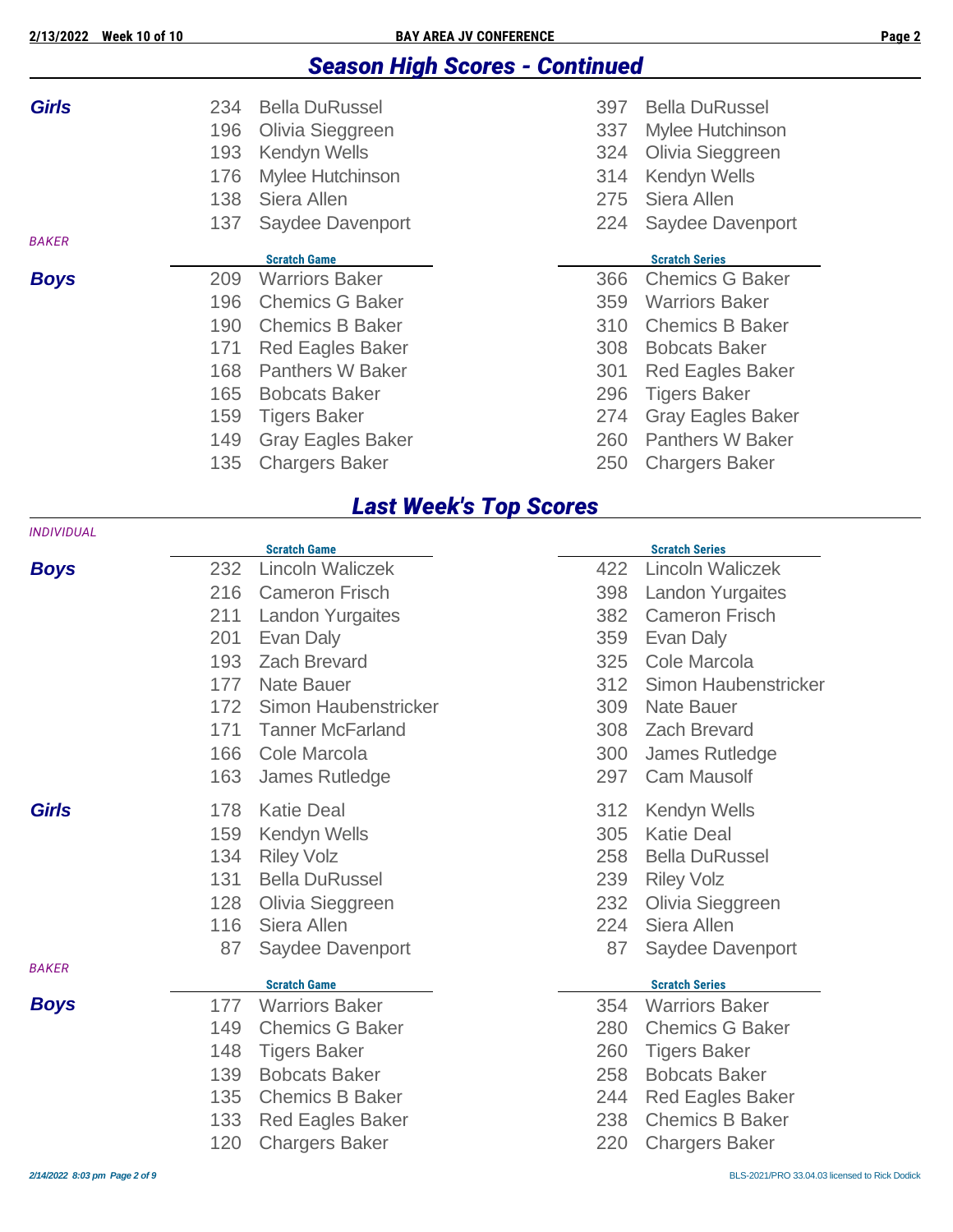| 2/13/2022 Week 10 of 10 |        |                                 | <b>BAY AREA JV CONFERENCE</b>   |     |        |                          | Page 3 |
|-------------------------|--------|---------------------------------|---------------------------------|-----|--------|--------------------------|--------|
|                         |        | <b>Scratch Game</b>             |                                 |     |        | <b>Scratch Series</b>    |        |
|                         |        | <b>Gray Eagles Baker</b><br>115 |                                 | 213 |        | <b>Gray Eagles Baker</b> |        |
|                         |        | <b>Panthers W Baker</b><br>93   |                                 | 185 |        | <b>Panthers W Baker</b>  |        |
|                         |        |                                 | <b>Individual High Averages</b> |     |        |                          |        |
| <b>INDIVIDUAL</b>       |        |                                 |                                 |     |        |                          |        |
| <b>Boys</b>             | 191.95 | <b>Landon Yurgaites</b>         | <b>Girls</b>                    |     | 162.00 | <b>Bella DuRussel</b>    |        |
|                         | 191.32 | <b>Fred Temple</b>              |                                 |     | 152.91 | Mylee Hutchinson         |        |
|                         | 171.89 | <b>Cam Mausolf</b>              |                                 |     | 136.44 | Kendyn Wells             |        |
|                         | 171.47 | <b>Gabe Krenzke</b>             |                                 |     | 128.19 | Olivia Sieggreen         |        |
|                         | 168.87 | Talan Debo                      |                                 |     | 109.05 | Siera Allen              |        |
|                         | 167.83 | <b>Lincoln Waliczek</b>         |                                 |     | 103.07 | Saydee Davenport         |        |
|                         | 166.65 | <b>Cameron Frisch</b>           |                                 |     |        |                          |        |
|                         |        | 158.35 Tanner McFarland         |                                 |     |        |                          |        |
|                         | 155.95 | Simon Haubenstricker            |                                 |     |        |                          |        |
|                         | 153.67 | <b>Nate Bauer</b>               |                                 |     |        |                          |        |
| <b>BAKER</b>            |        |                                 |                                 |     |        |                          |        |
| <b>Boys</b>             | 160.65 | <b>Warriors Baker</b>           | <b>Girls</b>                    |     |        |                          |        |
|                         | 148.10 | <b>Chemics G Baker</b>          |                                 |     |        |                          |        |
|                         | 130.95 | <b>Bobcats Baker</b>            |                                 |     |        |                          |        |
|                         | 125.50 | <b>Tigers Baker</b>             |                                 |     |        |                          |        |
|                         | 121.07 | <b>Red Eagles Baker</b>         |                                 |     |        |                          |        |
|                         | 121.00 | <b>Chemics B Baker</b>          |                                 |     |        |                          |        |
|                         | 112.70 | <b>Gray Eagles Baker</b>        |                                 |     |        |                          |        |
|                         | 108.20 | <b>Chargers Baker</b>           |                                 |     |        |                          |        |
|                         | 101.43 | <b>Panthers W Baker</b>         |                                 |     |        |                          |        |

#### *Team Rosters*

### **1 - BIRCH RUN WHITE PANTHERS**

| <b>Name</b>                 | <b>Avg</b>     | <b>Pins Gms</b> |                |    | $-2-$ | -3- | -4- | <b>Total</b> | <b>High</b><br>Game | <b>High</b><br><b>Sers</b> |
|-----------------------------|----------------|-----------------|----------------|----|-------|-----|-----|--------------|---------------------|----------------------------|
| <b>Walker Roy</b>           | 124            | 870             | $\overline{7}$ |    |       | 143 | 4   | 257          | 174                 | 257                        |
| <b>Hayden Cox</b>           | 96             | 773             | 8              |    |       | 93  |     | 93           | 118                 | 195                        |
| Isian Fila                  | 79             | 238             | 3              |    |       | 64  |     | 64           | 90                  | 174                        |
| <b>Hailey Smith</b>         | 100            | 201             | 2              |    |       |     |     | 0            | 126                 | 201                        |
| <b>Gerald Federspiel</b>    | 108            | 1633            | 15             |    |       |     | 101 | 101          | 139                 | 266                        |
| <b>Trent Huber</b>          | 121            | 1335            | 11             |    |       |     |     | 0            | 153                 | 296                        |
| <b>Christian Tackabury</b>  | 113            | 1366            | 12             |    |       | 161 | 103 | 264          | 161                 | 264                        |
| Josh Cox                    | 76             | 152             | $\overline{2}$ |    |       |     |     | 0            | 79                  | 79                         |
| Kendyn Wells                | 136            | 2183            | 16             |    |       | 159 | 153 | 312          | 193                 | 314                        |
| <b>Alex Brown</b>           | 110            | 1100            | 10             |    |       |     | 129 | 129          | 146                 | 240                        |
| <b>Panthers W Split-Gam</b> | $\overline{0}$ | 0               | $\Omega$       |    |       |     |     | 0            | $\Omega$            | $\Omega$                   |
| <b>Panthers W Baker</b>     | 101            | 1420            | 14             | 92 | 93    |     |     | 185          | 168                 | 260                        |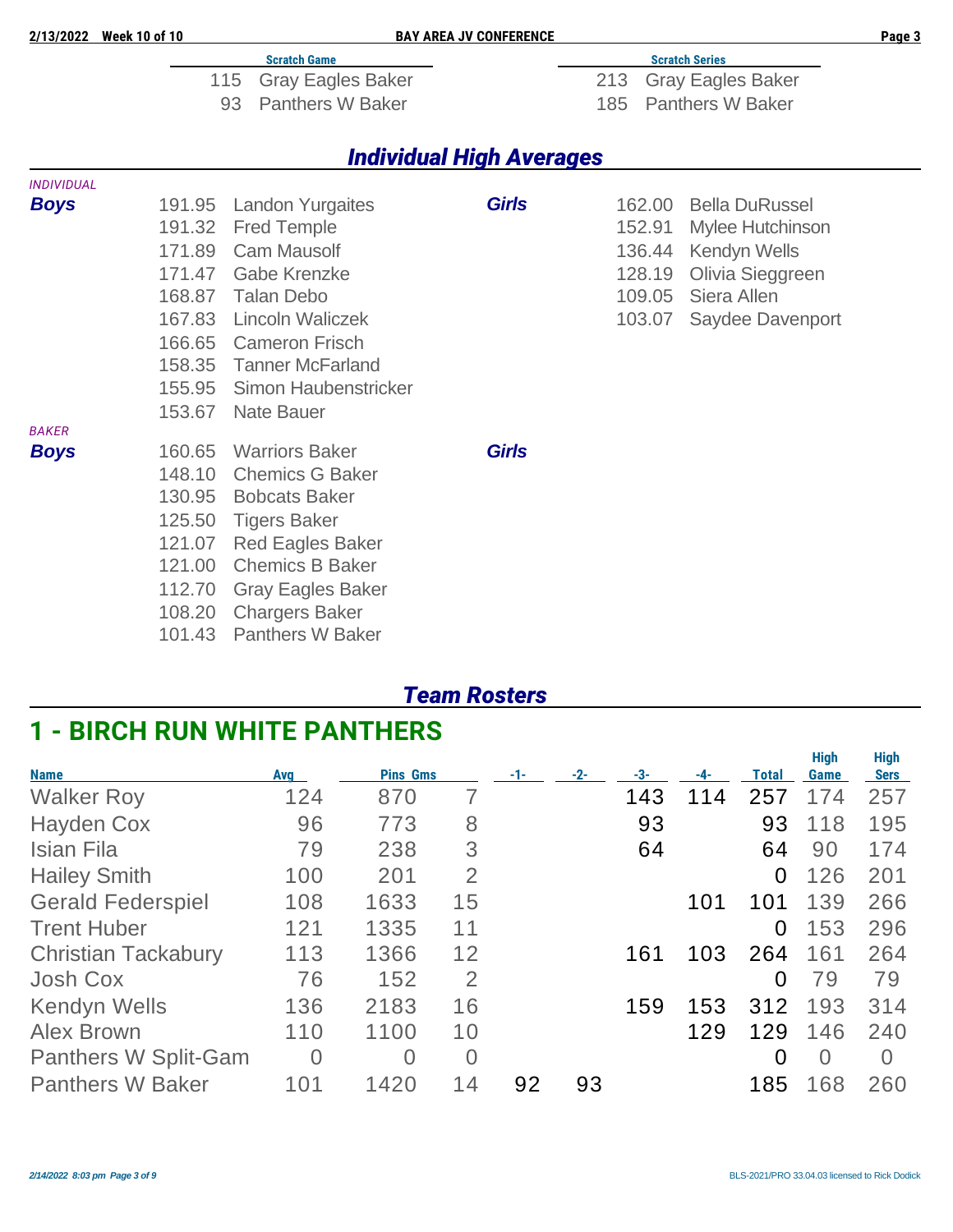# **2 - BIRCH RUN BLUE PANTHERS**

| <b>Name</b>             | Avg | <b>Pins Gms</b> | $-1-$ | $-2-$ | -3- | $-4-$ | <b>Total</b> | <b>High</b><br>Game | <b>High</b><br>Sers |
|-------------------------|-----|-----------------|-------|-------|-----|-------|--------------|---------------------|---------------------|
| James Branch II         |     |                 |       |       |     |       |              |                     |                     |
| Jaidyn Harriger         |     |                 |       |       |     |       |              |                     | $\cup$              |
| <b>Emma Benkeat</b>     | 66  | 66              |       |       |     |       |              | 66                  | 66                  |
| Noah Bouthin            | 107 | 107             |       |       |     |       |              |                     | 107                 |
| <b>Jase Clairmont</b>   | 167 | 334             |       |       |     |       |              | 168                 | 334                 |
| <b>Panthers B Baker</b> | 106 | 426             |       |       |     |       |              |                     | 223                 |

# **3 - BAY CITY WESTERN WARRIORS**

| <b>Name</b>                | Avg | <b>Pins Gms</b> |                | $-1-$ | $-2-$ | -3- | -4- | Total | <b>High</b><br>Game | <b>High</b><br><b>Sers</b> |
|----------------------------|-----|-----------------|----------------|-------|-------|-----|-----|-------|---------------------|----------------------------|
| <b>Chase Jacobs</b>        | 146 | 2044            | 14             |       |       |     | 86  | 86    | 198                 | 393                        |
| <b>Alfonso Ramirez</b>     | 148 | 1924            | 13             |       |       | 128 |     | 128   | 224                 | 402                        |
| <b>Cam Mausolf</b>         | 171 | 3094            | 18             |       |       | 150 | 147 | 297   | 247                 | 397                        |
| <b>Talan Debo</b>          | 168 | 2533            | 15             |       |       | 159 | 134 | 293   | 218                 | 376                        |
| <b>Tanner McFarland</b>    | 158 | 2692            | 17             |       |       |     | 115 | 286   | 218                 | 363                        |
| <b>Landon Yurgaites</b>    | 191 | 3647            | 19             |       |       | 211 | 187 | 398   | 254                 | 466                        |
| <b>Warriors Split-Game</b> | 130 | 522             | $\overline{4}$ |       |       |     |     | 0     | 159                 | 159                        |
| <b>Warriors Baker</b>      | 160 | 3213            |                |       | 177   |     |     | 354   | 209                 | 359                        |

# **4 - FRANKENMUTH GRAY EAGLES**

| <b>Name</b>                  | <b>Avg</b>     | <b>Pins Gms</b> |                | -1- | $-2-$ | -3- |     | Total | <b>High</b><br>Game | <b>High</b><br><b>Sers</b> |
|------------------------------|----------------|-----------------|----------------|-----|-------|-----|-----|-------|---------------------|----------------------------|
| <b>Michael Carter</b>        | 127            | 254             | $\overline{2}$ |     |       |     |     | 0     | 151                 | 254                        |
| Juan Zarraga                 | 103            | 1975            | 19             |     |       | 123 | 103 | 226   | 144                 | 243                        |
| <b>William Ronk</b>          | 94             | 1797            | 19             |     |       | 99  | 92  | 191   | 117                 | 215                        |
| <b>Ryan Tutt</b>             | 159            | 1596            | 10             |     |       | 106 | 128 | 234   | 200                 | 385                        |
| <b>Lincoln Waliczek</b>      | 167            | 3021            | 18             |     |       | 232 | 190 |       | 422 232             | 422                        |
| <b>Chase Rohn</b>            | 95             | 1523            | 16             |     |       | 96  | 106 |       | 202 128             | 209                        |
| <b>Liam LIddle</b>           | 125            | 2134            | 17             |     |       |     |     |       |                     | 278                        |
| <b>Gray Eagles Split-Gam</b> | $\overline{0}$ | $\overline{0}$  | $\overline{0}$ |     |       |     |     | 0     | $\Omega$            | $\bigcap$                  |
| <b>Gray Eagles Baker</b>     | 112            | 2254            |                | 98  | 115   |     |     | 213   | 149                 | 274                        |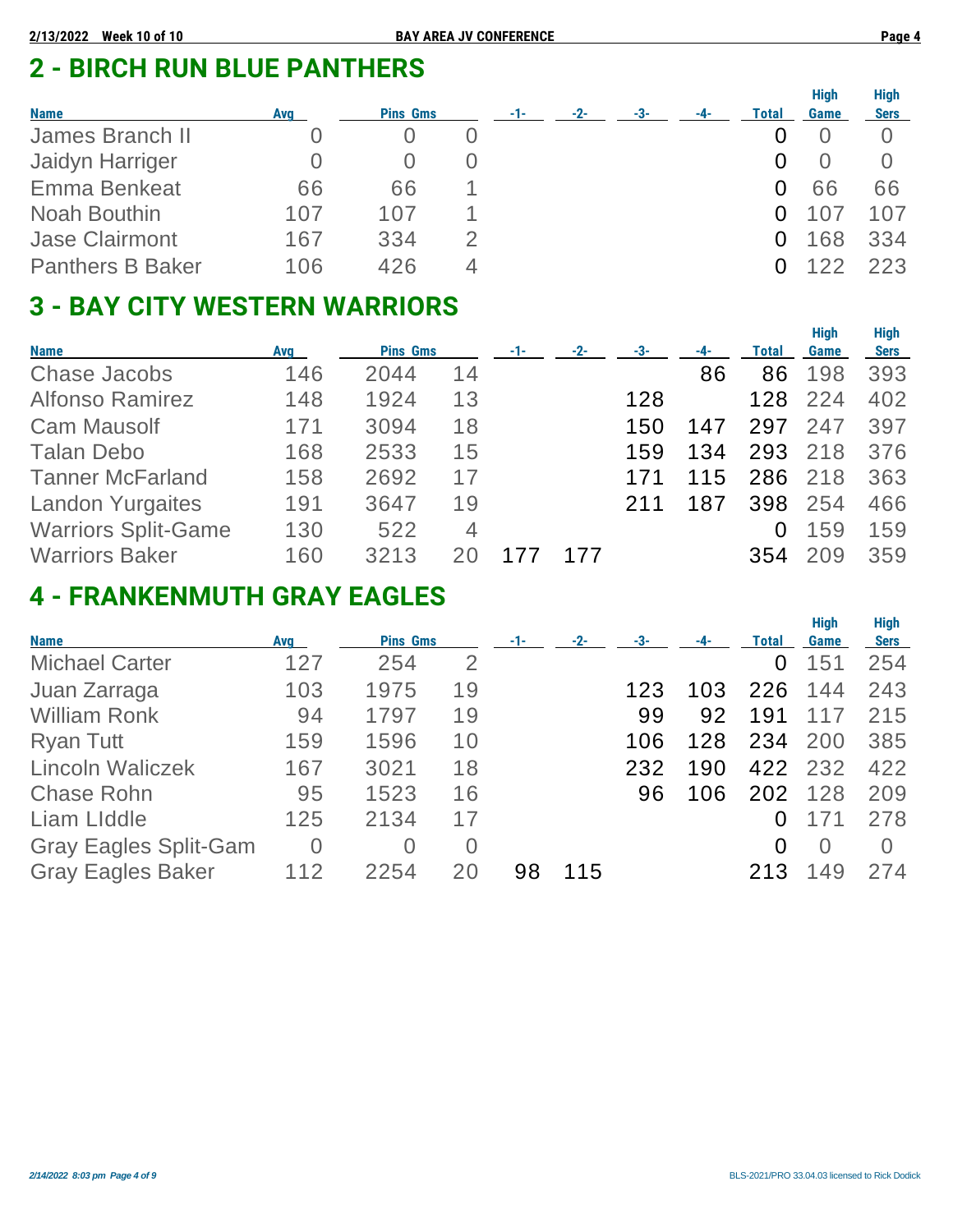# **5 - MIDLAND HIGH BLUE CHEMICS**

| <b>Name</b>                 | Avg            | <b>Pins Gms</b> |                | $-1-$ | $-2-$ | -3- |     | Total    | <b>High</b><br>Game | <b>High</b><br><b>Sers</b> |
|-----------------------------|----------------|-----------------|----------------|-------|-------|-----|-----|----------|---------------------|----------------------------|
| Olivia Sieggreen            | 128            | 2051            | 16             |       |       | 104 | 128 | 232      | 196                 | 324                        |
| Siera Allen                 | 109            | 2181            | 20             |       |       | 116 | 108 | 224      | 138                 | 275                        |
| <b>Logan Mathy</b>          | 102            | 1327            | 13             |       |       | 117 | 79  | 196      | 133                 | 248                        |
| <b>Robbie Smith</b>         | 78             | 1331            | 17             |       |       |     |     | 0        | 125                 | 215                        |
| <b>James Rutledge</b>       | 138            | 2768            | 20             |       |       | 137 | 163 | 300      | 182                 | 321                        |
| Evan Daly                   | 196            | 1176            | 6              |       |       | 158 | 201 | 359      | 231                 | 437                        |
| <b>Colin Terrill</b>        | 217            | 870             | 4              |       |       |     |     | 0        | 248                 | 445                        |
| <b>Hunter Blackhurst</b>    | 190            | 763             | 4              |       |       |     |     | 0        | 217                 | 401                        |
| <b>Chemics B Split-Game</b> | $\overline{0}$ | 0               | $\overline{0}$ |       |       |     |     | $\Omega$ | $\Omega$            | $\Omega$                   |
| <b>Chemics B Baker</b>      | 121            | 2420            |                | 103   | 135   |     |     | 238      | 190                 | 310                        |

### **6 - CARO TIGERS**

|                         |     |                 |    |       |       |     |       |       | <b>High</b> | <b>High</b> |
|-------------------------|-----|-----------------|----|-------|-------|-----|-------|-------|-------------|-------------|
| <b>Name</b>             | Avg | <b>Pins Gms</b> |    | $-1-$ | $-2-$ | -3- | $-4-$ | Total | Game        | <b>Sers</b> |
| <b>Mylee Hutchinson</b> | 152 | 1682            | 11 |       |       |     |       | 0     | 176         | 337         |
| Cole Marcola            | 141 | 1842            | 13 |       |       | 166 | 159   | 325   | 167         | 325         |
| <b>William Walz</b>     | 103 | 1650            | 16 |       |       | 75  | 97    | 172   | 126         | 230         |
| <b>Kallie Wegner</b>    | 111 | 556             | 5  |       |       |     |       | 0     | 147         | 232         |
| <b>Gatlin Brissette</b> | 155 | 467             | 3  |       |       |     |       | 0     | 190         | 277         |
| Nicholas Garza          | 133 | 667             | 5  |       |       |     |       | 0     | 178         | 318         |
| Maddie Jansen           | 149 | 1046            | 7  |       |       |     |       | 0     | 206         | 361         |
| <b>Riley Volz</b>       | 93  | 747             | 8  |       |       | 134 | 105   | 239   | 134         | 239         |
| <b>Nick Festian</b>     | 95  | 1047            | 11 |       |       | 90  | 115   | 205   | 115         | 205         |
| <b>Bella DuRussel</b>   | 162 | 1782            | 11 |       |       | 127 | 131   | 258   | 234         | 397         |
| <b>Chase Lasiewicki</b> | 126 | 634             | 5  |       |       |     |       | 0     | 138         | 273         |
| <b>Tigers Baker</b>     | 125 | 2510            | 20 | 148   | 112   |     |       | 260   | 159         | 296         |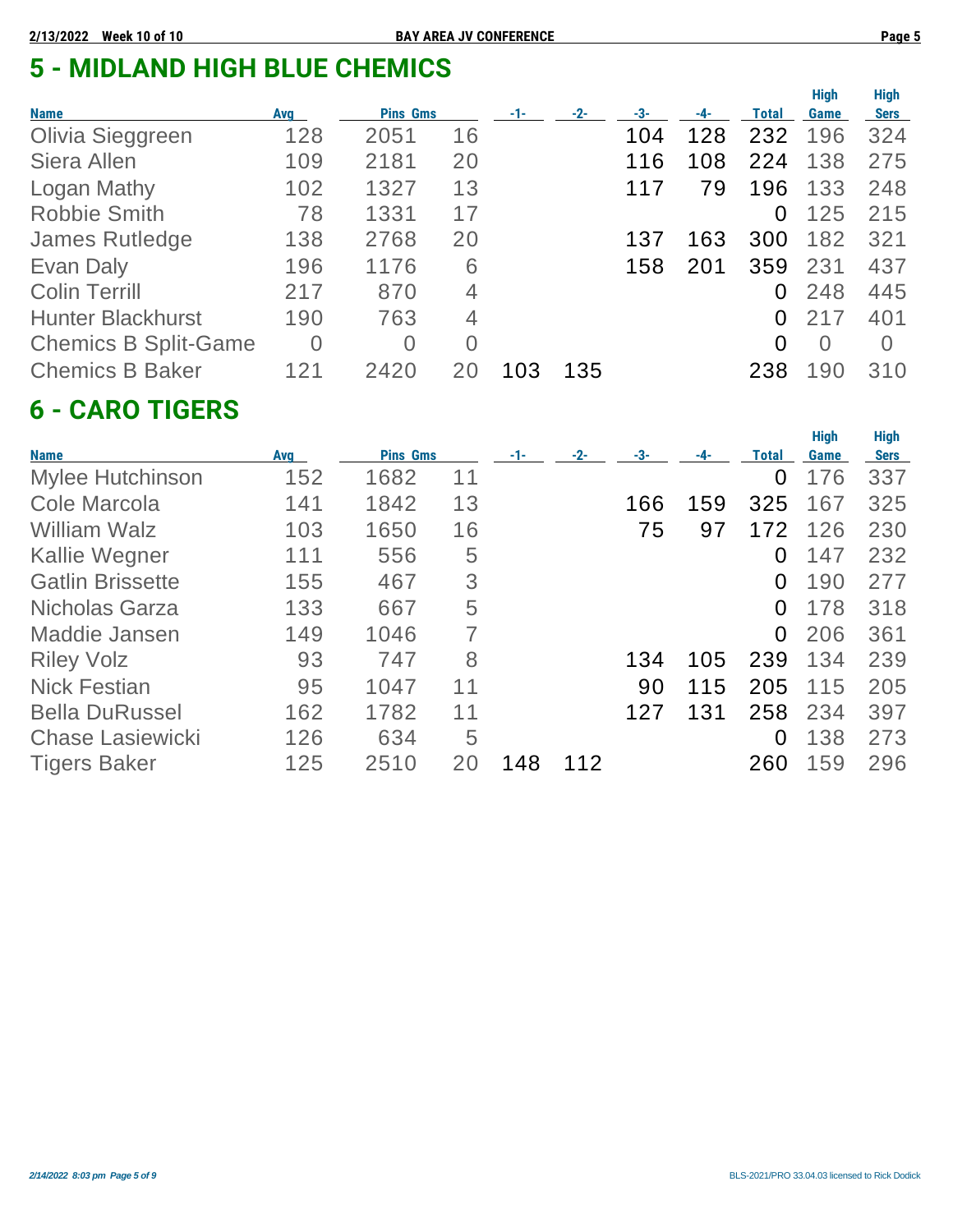# **7 - MIDLAND DOW CHARGERS**

| <b>Name</b>                  | <b>Avg</b> | <b>Pins Gms</b> |    | $-1-$ | $-2-$ | -3- | -4- | Total    | <b>High</b><br>Game | <b>High</b><br><b>Sers</b> |
|------------------------------|------------|-----------------|----|-------|-------|-----|-----|----------|---------------------|----------------------------|
| <b>Matthew Delaune</b>       | 93         | 655             | 7  |       |       |     | 78  | 78       | 117                 | 224                        |
| <b>Ryan Lauer</b>            | 124        | 1618            | 13 |       |       |     |     | 0        | 151                 | 280                        |
| <b>Ethan Dzurka</b>          | 94         | 377             | 4  |       |       | 137 |     | 137      | 137                 | 195                        |
| Saydee Davenport             | 103        | 1443            | 14 |       |       |     | 87  | 87       | 137                 | 224                        |
| <b>Xander White</b>          | 142        | 995             | 7  |       |       |     |     | 0        | 193                 | 326                        |
| <b>Matt Bartels</b>          | 198        | 794             | 4  |       |       |     |     | $\Omega$ | 257                 | 338                        |
| <b>Connor Lutz</b>           | 150        | 1810            | 12 |       |       | 106 |     | 106      | 216                 | 403                        |
| Luke Hagen                   | 108        | 1521            | 14 |       |       | 115 | 157 | 272      | 157                 | 280                        |
| <b>Rian Rassette</b>         | 149        | 1348            | 9  |       |       | 113 | 127 | 240      | 197                 | 350                        |
| <b>Chargers Split-Game</b>   | 109        | 766             | 7  |       |       | 117 | 139 | 256      | 139                 | 256                        |
| <b>Chargers Split-Game I</b> | 98         | 98              | 1  |       |       |     |     | $\Omega$ | 98                  | 98                         |
| <b>Chargers Baker</b>        | 108        | 2164            | 20 | 100   | 120   |     |     | 220      | 135                 | 250                        |

## **8 - MIDLAND HIGH GOLD CHEMICS**

| <b>Name</b>                | <b>Avg</b> | <b>Pins Gms</b> |                | $-1-$ | $-2-$ | -3- | -4- | <b>Total</b> | <b>High</b><br>Game | <b>High</b><br><b>Sers</b> |
|----------------------------|------------|-----------------|----------------|-------|-------|-----|-----|--------------|---------------------|----------------------------|
| <b>Conner Craig</b>        | 140        | 2670            | 19             |       |       | 128 | 126 | 254          | 206                 | 365                        |
| <b>Gabe Krenzke</b>        | 171        | 3258            | 19             |       |       | 117 |     | 117          | 205                 | 394                        |
| <b>Justin Rosin</b>        | 123        | 1735            | 14             |       |       | 158 | 120 | 278          | 158                 | 285                        |
| Zeke Sieggreen             | 139        | 2363            | 17             |       |       | 127 | 145 | 272          | 173                 | 305                        |
| <b>Fred Temple</b>         | 191        | 3635            | 19             |       |       | 153 |     | 153          | 254                 | 454                        |
| <b>Ethan Starke</b>        | 130        | 1042            | 8              |       |       |     | 142 | 142          | 162                 | 287                        |
| Roberto Mosqueda           | 190        | 381             | $\overline{2}$ |       |       |     |     | 0            | 202                 | 381                        |
| <b>Chemics G Split-Gam</b> | 117        | 235             | $\overline{2}$ |       |       |     | 141 | 141          | 141                 | 141                        |
| <b>Chemics G Baker</b>     | 148        | 2962            |                | 149   | 131   |     |     | 280          | 196                 | 366                        |

### **9 - FRANKENMUTH RED EAGLES**

|                             |            |                 |                |     |       |     |     |              | <b>High</b>      | <b>High</b> |
|-----------------------------|------------|-----------------|----------------|-----|-------|-----|-----|--------------|------------------|-------------|
| <b>Name</b>                 | <b>Avg</b> | <b>Pins Gms</b> |                | -1- | $-2-$ | -3- | -4- | <b>Total</b> | Game             | <b>Sers</b> |
| Aden Betz                   | 158        | 792             | 5              |     |       |     |     | $\Omega$     | 192              | 372         |
| Jacob Bakos                 | 86         | 258             | 3              |     |       |     |     | 0            | 100              | 158         |
| Mason Knopp                 | 155        | 465             | 3              |     |       |     |     | 0            | 171              | 339         |
| Simon Haubenstricker        | 155        | 2963            | 19             |     |       | 140 | 172 | 312          | 197              | 355         |
| <b>Nate Bauer</b>           | 153        | 1844            | 12             |     |       | 132 | 177 | 309          | 188              | 326         |
| <b>Zak Andrews</b>          | 133        | 802             | 6              |     |       | 132 | 125 | 257          | 177              | 277         |
| <b>Katie Deal</b>           | 137        | 1097            | 8              |     |       | 178 | 127 | 305          | 178              | 305         |
| <b>Red Eagles Split-Gam</b> | 0          | 0               | $\overline{0}$ |     |       |     |     | 0            | $\left( \right)$ | $\Omega$    |
| <b>Red Eagles Baker</b>     | 121        | 1695            |                |     | 133   |     |     | 244          |                  | 301         |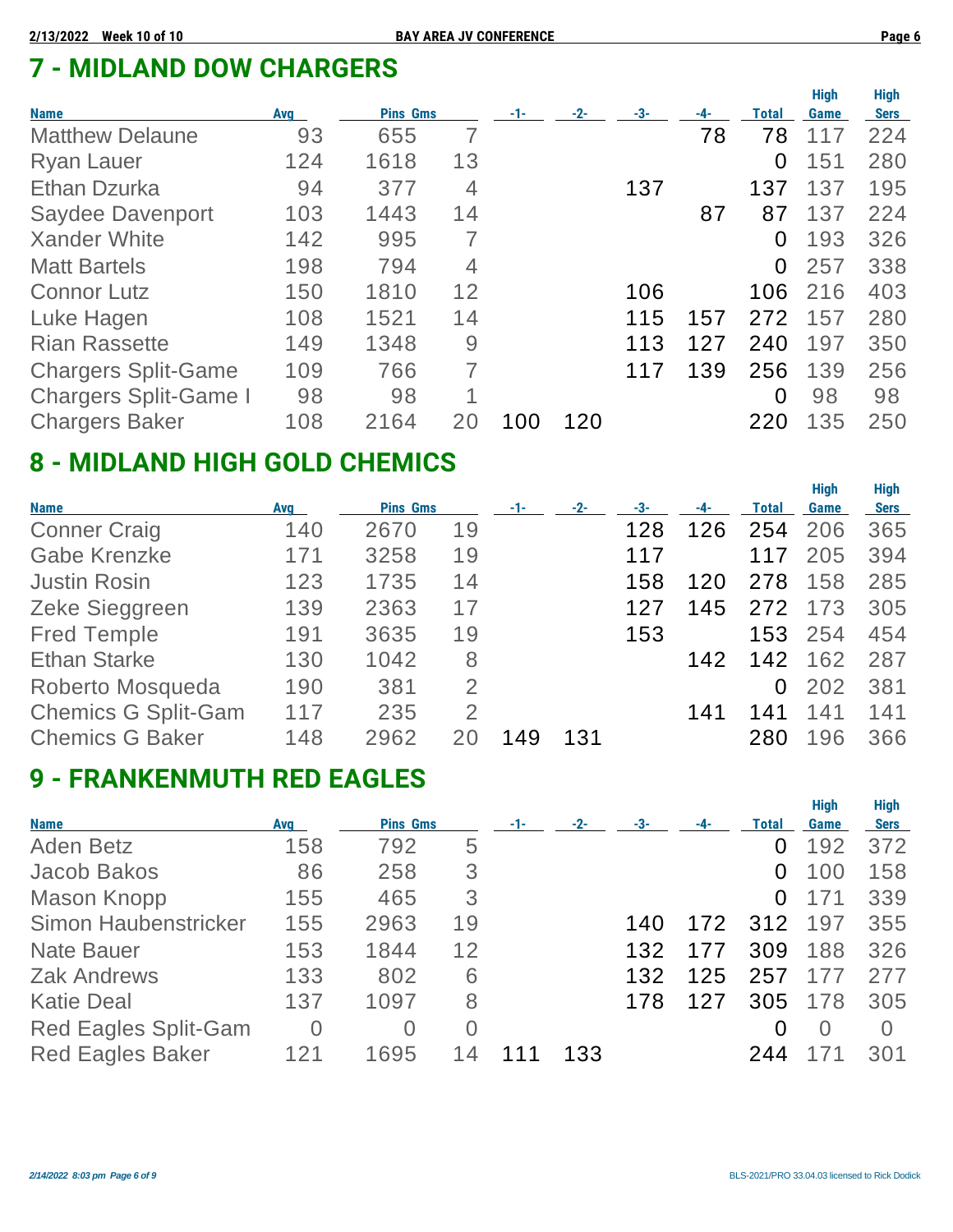# **10 - JOHN GLENN BOBCATS**

| <b>Name</b>               | Avg            | <b>Pins Gms</b> |          | $-1-$ | $-2-$ | -3- | $-4-$ | Total | <b>High</b><br>Game | <b>High</b><br><b>Sers</b> |
|---------------------------|----------------|-----------------|----------|-------|-------|-----|-------|-------|---------------------|----------------------------|
| <b>Ethan McGinnis</b>     | 137            | 2202            | 16       |       |       | 141 | 143   | 284   | 166                 | 314                        |
| <b>Russel Gilmore</b>     | 116            | 1281            | 11       |       |       | 123 | 122   | 245   | 137                 | 249                        |
| <b>Garrett Eichman</b>    | 117            | 2239            | 19       |       |       |     | 110   | 110   | 154                 | 254                        |
| Cade O'Neil               | 108            | 1847            | 17       |       |       | 137 |       | 137   | 153                 | 271                        |
| <b>Cameron Frisch</b>     | 166            | 3333            | 20       |       |       | 216 | 166   |       | 382 216             | 383                        |
| <b>Zach Brevard</b>       | 136            | 2054            | 15       |       |       | 193 | 115   | 308   | 222                 | 355                        |
| <b>Bobcats Split-Game</b> | $\overline{0}$ | O               | $\Omega$ |       |       |     |       |       | $\left( \right)$    | $\left( \right)$           |
| <b>Bobcats Baker</b>      | 130            | 2619            |          | 139   | 119   |     |       | 258   | 65                  | 308                        |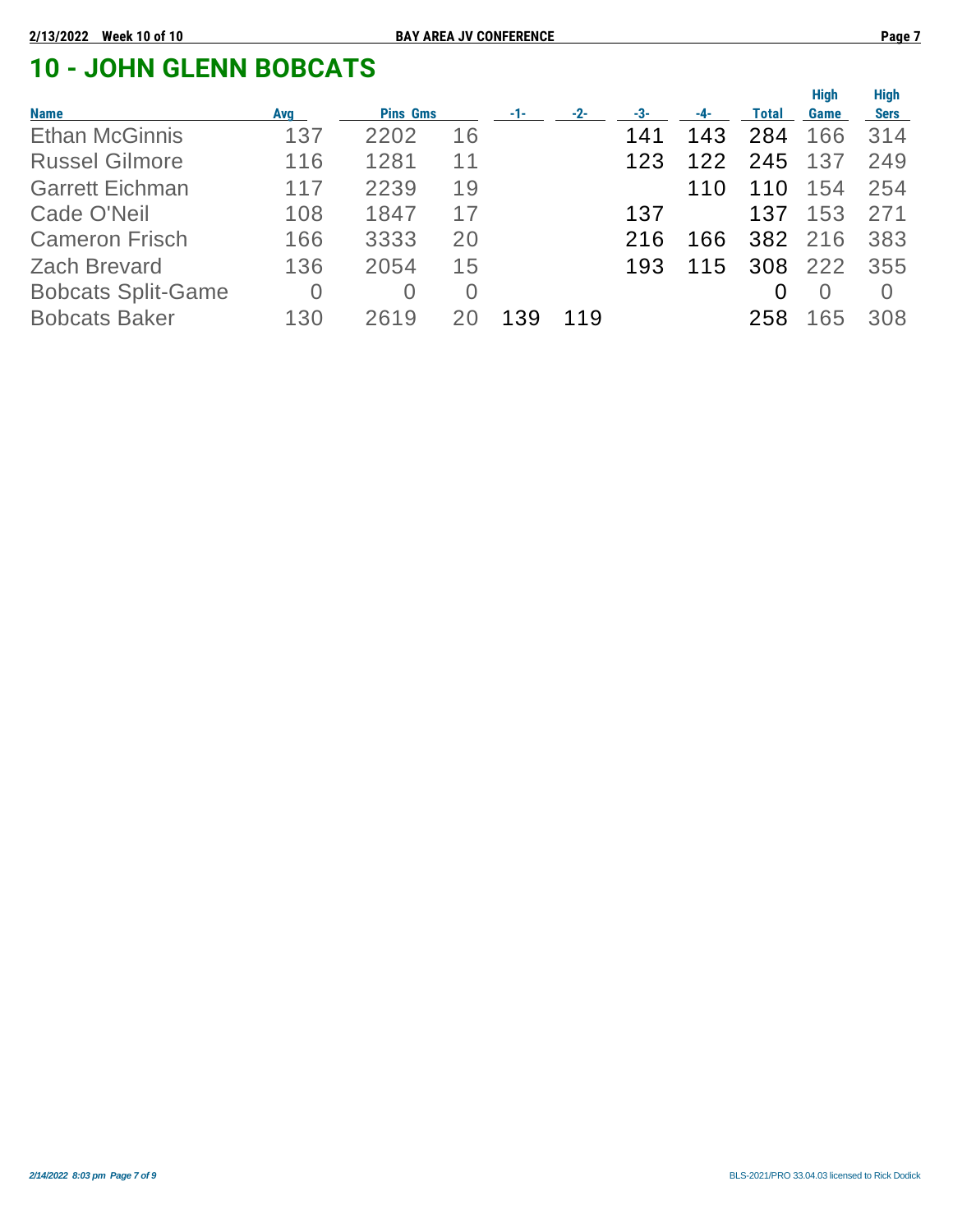|  |  | <b>This Week's Statistics</b> |
|--|--|-------------------------------|
|--|--|-------------------------------|

|                                   | <b>Over All</b> | <b>Boys</b> | <b>Girls</b>                 |
|-----------------------------------|-----------------|-------------|------------------------------|
| How many people bowled            | 61              | 54          | 7                            |
| Number of games bowled            | 106             | 93          | 13                           |
| Actual average of week's scores   | 131.39          | 131.94      | 127.46                       |
| How many games above average      | 50              | 44          | 6                            |
| How many games below average      | 53              | 47          | 6                            |
| Pins above/below average per game | 0.39            | $-0.02$     | 3.31                         |
| How many people raised average    | 32              | 28          | 4                            |
| by this amount                    | 3.29            | 3.15        | 4.24                         |
| How many people went down         | 29              | 26          | 3                            |
| by this amount                    | $-2.92$         | $-2.86$     | $-3.44$                      |
|                                   |                 |             |                              |
| League average before bowling     | 130.20          | 131.10      | 123.23                       |
| League average after bowling      | 130.53          | 131.35      | 124.18                       |
| Change in league average          | 0.34            | 0.26        | 0.95                         |
| 800s                              |                 |             |                              |
| 775s                              |                 |             |                              |
|                                   |                 |             |                              |
| 750s                              |                 |             |                              |
| 725s                              |                 |             |                              |
| 700s                              |                 |             |                              |
| 675s                              |                 |             |                              |
| 650s                              |                 |             |                              |
| 625s                              |                 |             |                              |
| 600s                              |                 |             |                              |
| 575s                              |                 |             |                              |
| 550s                              |                 |             |                              |
| 525s                              |                 |             |                              |
| 500s                              |                 |             |                              |
| 475s                              |                 |             |                              |
| 450s                              |                 |             |                              |
| 425s                              |                 |             |                              |
| 400s                              | 1               | 1           |                              |
| below 400                         | 60              | 53          | $\overline{7}$               |
| 300s                              |                 |             |                              |
| 275s                              |                 |             |                              |
| 250s                              |                 |             |                              |
| 225s                              | 1               | 1           |                              |
| 200s                              | 3               | 3           |                              |
| 175s                              | $\overline{7}$  | 6           | 1                            |
| 150s                              | 15              | 13          |                              |
| 125s                              | 34              | 29          | $\overline{\mathbf{c}}$<br>5 |
| 100s                              | 31              | 27          | 4                            |
| below 100                         | 15              | 14          | 1                            |
|                                   |                 |             |                              |